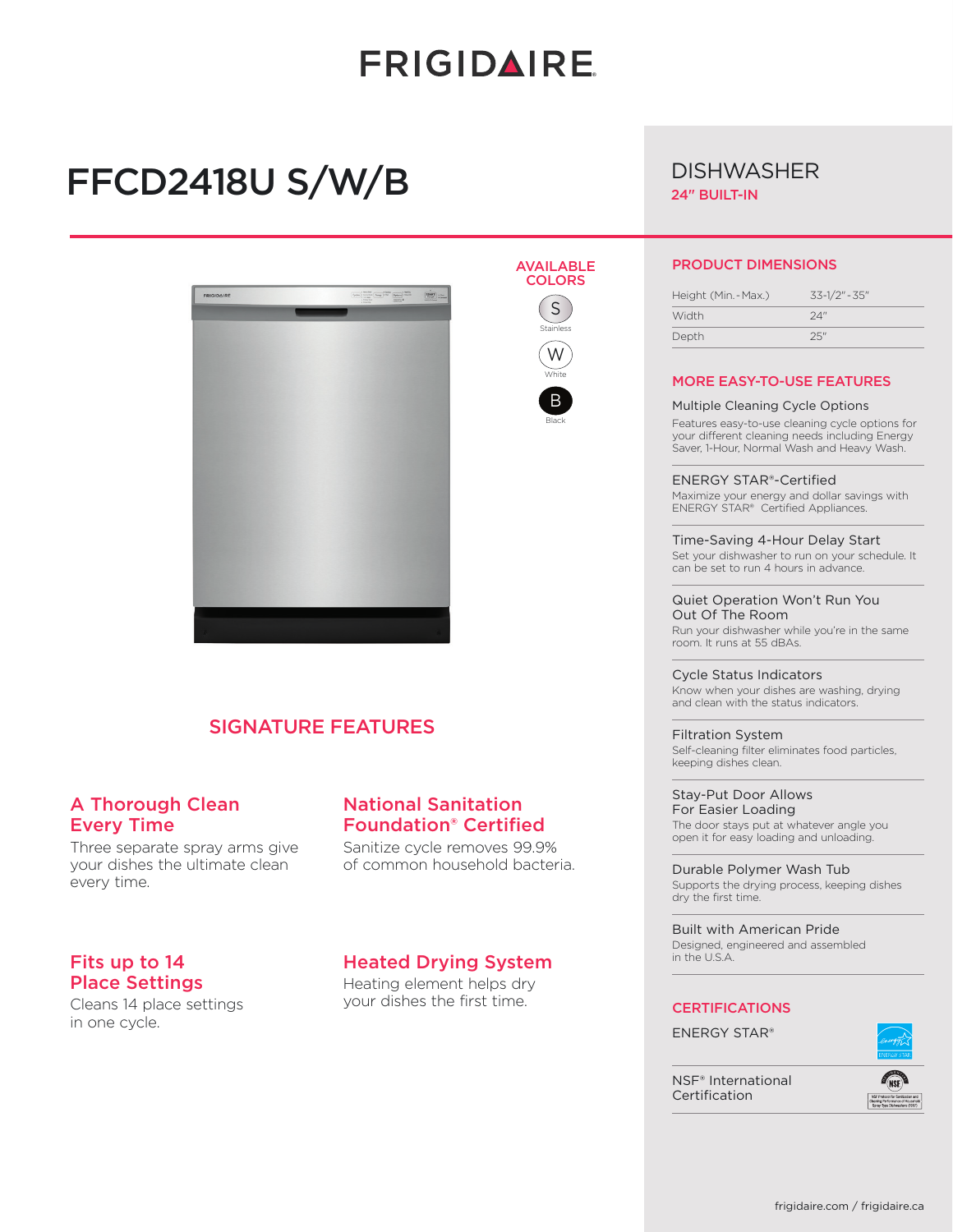## **24" Built-In Dishwasher**  FFCD2418U S/W/B DISHWASHER

### 24" BUILT-IN

## **FRIGIDAIRE**

#### FEATURES

| Control Design                                | Ready-Select®      | A-Height      |
|-----------------------------------------------|--------------------|---------------|
| Door Latch                                    | Yes                | B-Width       |
| Stay-Put Door Hinge Design                    | Yes                | C-Depth       |
| Low Rinse-Aid Indicator Light                 | Yes                | Depth wi      |
| Interior Color                                | Greystone          | <b>CUTOUT</b> |
| Interior Design                               | Tall Tub           | Height (N     |
| Wash System                                   | Direct Feed        | Height (N     |
| Wash Levels                                   | 5                  | Width (M      |
| Wash Speeds                                   | 5                  | Depth (M      |
| Sound Package                                 | UltraQuiet™ III    |               |
| Filter                                        | Poly               |               |
| Filter Trap                                   | Removable          |               |
| Food Disposer                                 | Hard               |               |
| dB Level                                      | 55                 |               |
| Drying System                                 | Heated Dry         |               |
| <b>CYCLES</b>                                 |                    |               |
| Number of Cycles                              | 5                  |               |
| PowerPlus™ (Heavy)                            | Yes                |               |
| Normal                                        | Yes                |               |
| Light (1-Hour)                                | Yes                |               |
| Rinse Only                                    | Yes                |               |
| Energy Saver Plus                             | Yes                |               |
| Cycle Indicator Light                         | Yes                |               |
| Control Lock                                  | Yes                |               |
| <b>OPTIONS</b>                                |                    |               |
| Heat                                          | Yes                |               |
| No Heat Dry                                   | Yes                |               |
| Hi-Temp Wash                                  | Yes                |               |
| NSF® Certified Sanitize Rinse                 | Yes                |               |
| Delay Start                                   | 4 Hours            |               |
| <b>RACK SYSTEM</b>                            |                    |               |
| Rack Design                                   | Standard           |               |
| Rack Coating                                  | <b>PVC</b>         |               |
| Lower Rack -                                  |                    |               |
| SpaceWise® Silverware Basket                  | Standard           |               |
| Upper Rack -                                  |                    |               |
| Rack Type                                     | Better             |               |
| Cup Shelves                                   | Yes                |               |
|                                               |                    |               |
| <b>CERTIFICATIONS</b><br><b>ENERGY STAR®</b>  | Yes                |               |
| NSF <sup>®</sup> International Certification  | Yes                |               |
|                                               |                    |               |
| <b>SPECIFICATIONS</b>                         |                    |               |
| Water Inlet Location                          | Left Bottom Front  |               |
| Water Usage (Gallons)                         | 6.0                |               |
| Water Pressure (PSI)                          | $20 - 120$         |               |
| Integral Air Gap on Supply                    | Yes                |               |
|                                               |                    |               |
| Leveling Legs                                 | Yes                |               |
| Power Supply Connection Location              | Right Bottom Front |               |
| Voltage Rating                                | 120V / 60 Hz / 15A |               |
| Connected Load (kW Rating) @ 120 Volts1       | 1.44               |               |
| Amps @ 120 Volts<br>Shipping Weight (Approx.) | 10.0<br>83 Lbs.    |               |

**PRODUCT DIMENSIONS** PRODUCT DIMENSIONS

| A-Height (Min.-Max.)     | $33-1/2" - 35"$ |  |
|--------------------------|-----------------|--|
| B-Width                  | 24"             |  |
| C-Depth                  | 25"             |  |
| Depth with Door Open 90° | $49 - 1/4$ "    |  |
| <b>CUTOUT DIMENSIONS</b> |                 |  |
| Height (Min.)            | $33 - 1/2$ "    |  |
| Height (Max.)            | $35 - 1/4$ "    |  |
| Width (Min.)             | 24"             |  |
| Depth (Min.)             | 25"             |  |





*Specifications subject to change. Accessories information available on the web at frigidaire.com / frigidaire.ca* **Note:** For planning purposes only. Always consult local and national electric, gas and plumbing codes.<br>Refer to Product Installation Guide for detailed installation instructions on the web at frigidaire.com / frigidaire.c